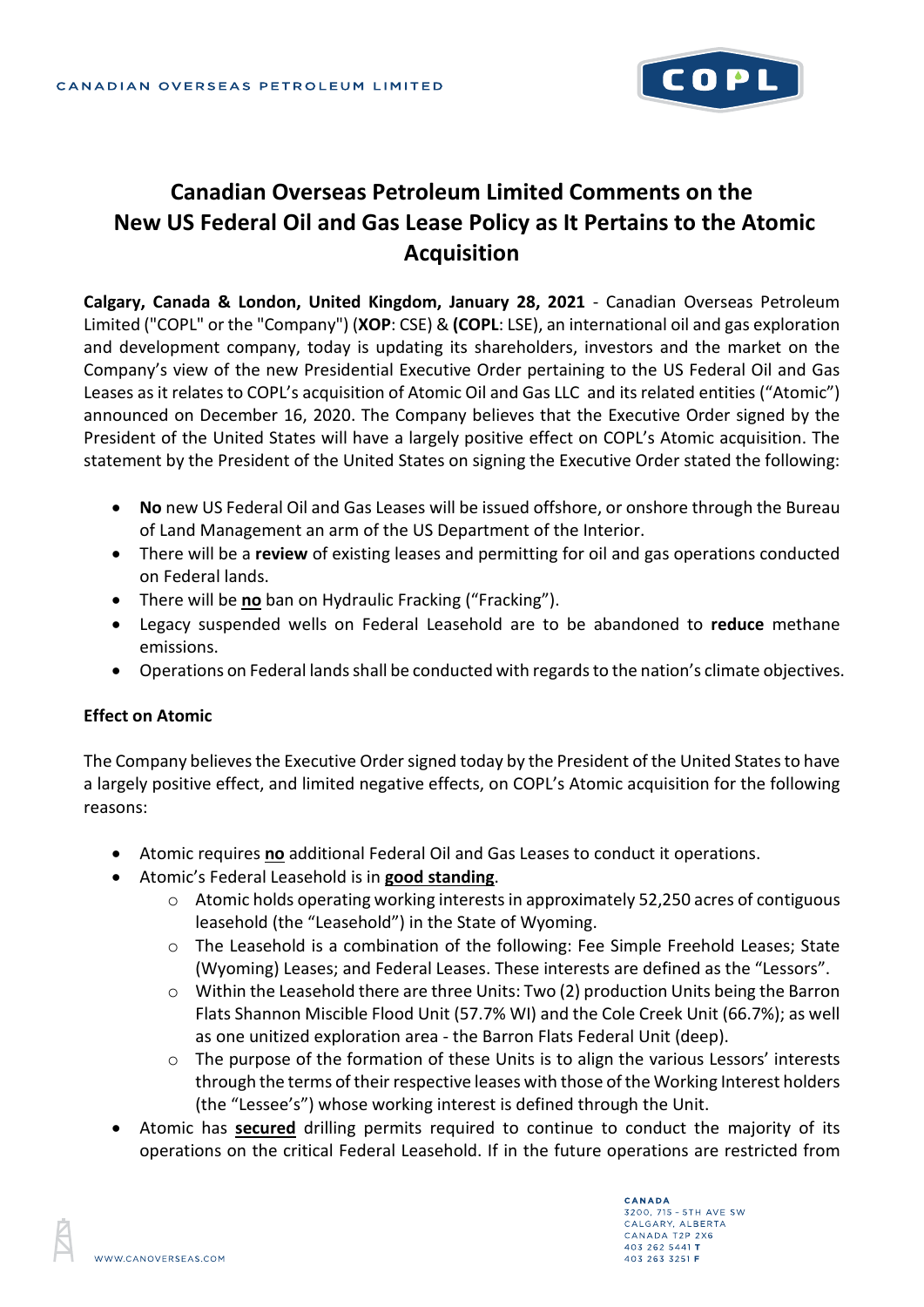

the surface of Federal Leasehold, operations can also be conducted from adjoining Fee Simple or State Leasehold directionally if there were to be a hinderance of such operations outside of the newly stated policy on Federal Leasehold.

- The Atomic assets have **new** infrastructure and direct access to pipeline with **no** legacy abandonment or reclamation liabilities.
- The Barrons Flat Unit facilities are state-of-the-art, **environmentally responsible** facilities with zero gas flaring, minimal methane emissions, with required electricity sourced from an adjacent wind farm.

**Arthur Millholland, President and CEO, commented**: "The issues surrounding Federal Oil and Gas Leases enacted today by the President of the United States are complicated politically and possibly legislatively. However, we have done enough due diligence on Atomic and can safely say that the policy enacted today will have no undue influence on Atomic and its assets going forward and have therefore not hindered our resolve to complete the acquisition. The Atomic producing assets are some of the most environmentally responsible oil and gas assets in the industry. We see no issues with complying to the policies set forth today by the President, and as such, look forward to be at the forefront of an environmentally responsible participant in the oil and gas industry today and in the future."

## **About Atomic**

Atomic is a closely-held private oil and gas company incorporated under the laws of the State of Colorado. Atomic's assets are located in Powder River Basin in the State of Wyoming, USA where it holds operated interests in 52,258 acres (gross) of contiguous leasehold. There are two oil production Units within the lease block: the Barron Flats Shannon Miscible Flood Unit (57.7% WI) and the Cole Creek Unit (66.7%), as well as one unitized exploration area - the Barron Flats Federal Unit (deep). Atomic has two affiliates: The Southwestern Production Corp, the operating entity; and PipeCo, a midstream company holding the pipeline and facility assets.

### **Benefits to COPL from the Atomic acquisition**

- COPL is acquiring **31.1 mm Barrels of Oil Equivalent** ("BOE") (**24.7 mm BOE net** after royalties) of Proved and Probable Reserves ("2P") (Ryder Scott Reserve Report dated 1st October 2020 of Atomic's Oil and Gas Reserves (the "Ryder Scott Report"), a summary of which can be found on the Company's Press Release dated December 16, 2020.
- Atomic has two **operated** oil fields: the Barron Flats Shannon Unit (57.7% WI) and Cole Creek Unit (66.7% WI) located in the Powder River Basin in the State of Wyoming, USA:
	- Oil producing assets are at the **beginning** of their 40+ year life with **increasing** production to a future production plateau.
	- Current production rate of 1,400 bbls/d (gross) **rising** to 5,000 bbls/d (gross) in 2022 and c.7,000 bbls/d (gross) in 2026 (2P reserve case, Ryder Scott Report).
	- Produced crude oil is light (40°API) and sweet.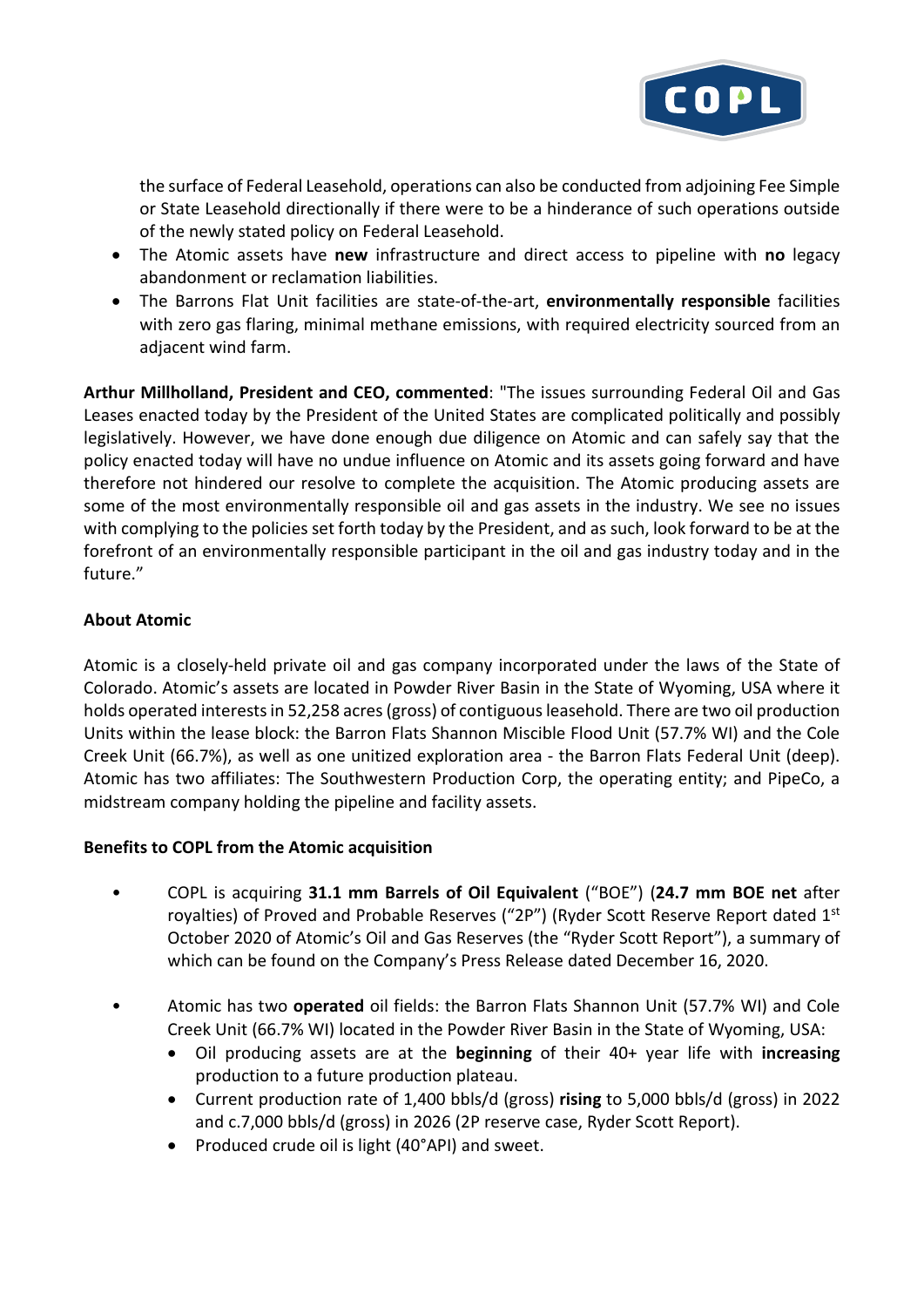

- **Barron Flats Shannon Unit (57.7% WI)**: Natural Gas and Propane Miscible Flood commenced December 2019. Production increased from c. 200 bbls/d (gross) to **1400 bbls/d** (gross) from 2017 to Sept 2020 with a forecast 2P production rate plateau of **5000 bbls/d** (gross) in 2022 (Ryder Scott Report).
- **Cole Creek Unit (66.7% WI)**: Current field limits defined by drilling, Miscible Flood to be commenced upon plateau of Barron Flats Shannon Unit production. Forecast production rate plateau of **c. 3,500 bbls/d** (gross) under the 2P reserves case (Ryder Scott Report) in 2026.
- The Atomic assets have **new** infrastructure and direct access to pipeline with **no** legacy abandonment or reclamation liabilities.
- The Barrons Flat Unit facilities are state-of-the-art, **environmentally responsible** facilities with zero gas flaring, minimal methane emissions, with required electricity sourced from an adjacent wind farm:
	- Produced associated gas is reinjected into the reservoir along with the purchased natural gas and propane miscible flood injection stream.
- The opportunity to undertake this acquisition became available only as a result of the Covid-19 environment and the drop in oil prices during 2020.
	- **The acquisition has a high NPV asset at a price well below traditional metrics**: Proved(P1) value of \$101.7mm (net of royalties); Proved + Probable(P2) value of \$185.8mm (net of royalties).
		- *Note: a summary of the Ryder Scott Report in accordance with Canadian Oil and Gas Evaluation Handbook Guidelines (COGEH) is located within COPL's December 16, 2020 press release.*
		- *Note: The valuation in the Ryder Scott Report dated October 1, 2020 was based on WTI pricing for 2020 of \$39/bbl. Current WTI oil prices are >\$50/bbl. The WTI oil price forecast for the valuation is presented in the summary of the Ryder Scott Report located within the COPL December 16, 2020 press release.*
- The acquisition presents a **high** ROI > 50%; \$2.18/bbl acquisition cost on P2 reserves vs a value of \$7.52/bbl at NPV10%. (net of royalties).
- COPL receives **material** leverage via the transaction, due to enhanced scale and funding.
- On completion, the operative staff of Southwestern Production Corp will join the COPL team thus **maximizing** our existing technical resources with their operational expertise.

### **About COPL**

COPL is an international oil and gas exploration, development and production company actively pursuing opportunities in the United States through the acquisition of Atomic Oil and Gas LLC, and in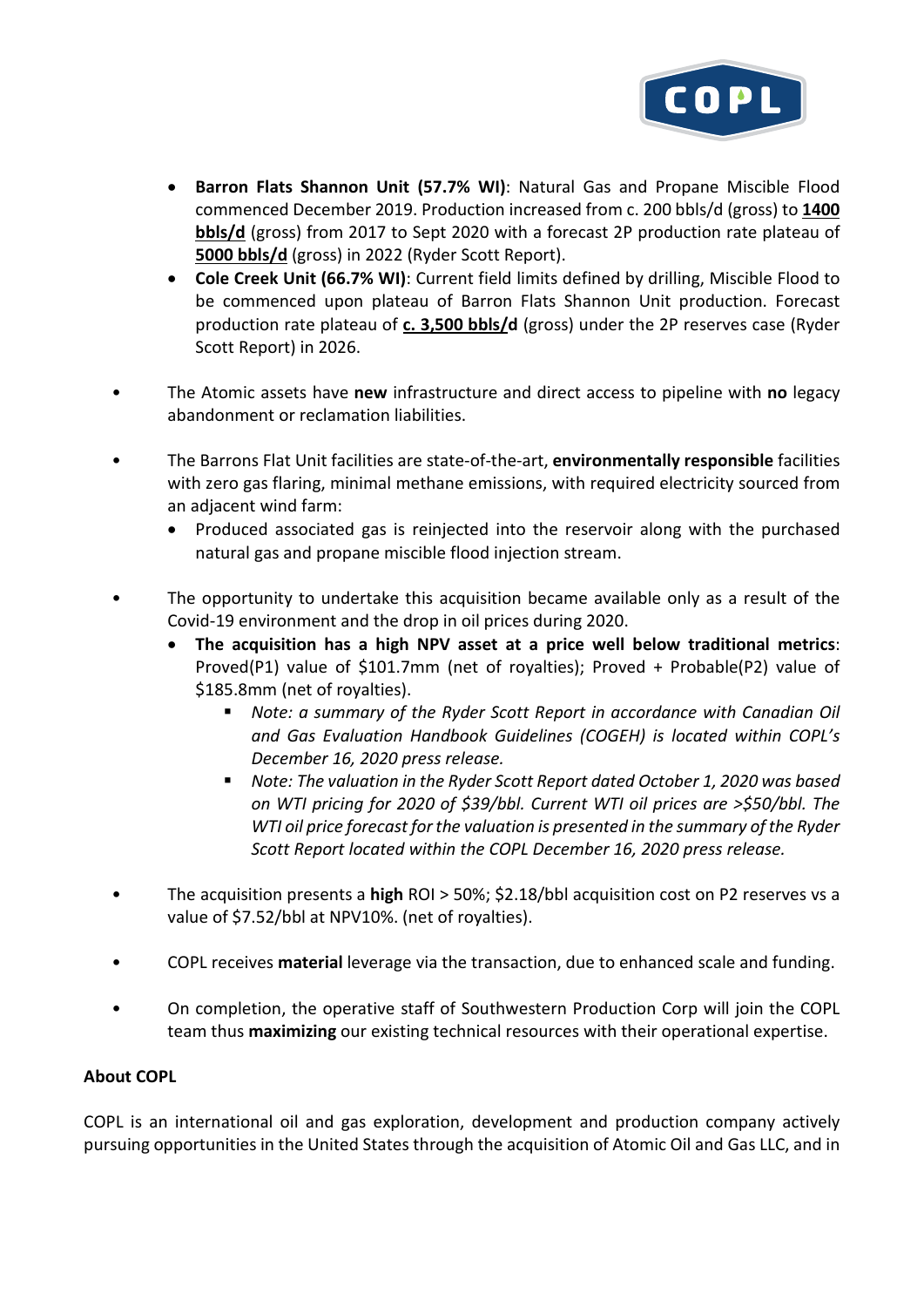

sub-Saharan Africa through its ShoreCan joint venture company in Nigeria, and independently in other countries.

#### **For further information, please contact:**

Mr. Arthur Millholland, President & CEO Canadian Overseas Petroleum Limited Tel: + 1 (403) 262 5441

Cathy Hume CHF Investor Relations Tel: +1 (416) 868 1079 ext. 251 Email: cathy@chfir.com

Charles Goodwin Yellow Jersey PR Limited Tel: +44 (0) 77 4778 8221 Email: copl@yellowjerseypr.com

The Common Shares are listed under the symbol "**XOP**" on the CSE and under the symbol "**COPL**" on the London Stock Exchange.

This news release contains forward-looking statements. The use of any of the words "initial, "scheduled", "can", "will", "prior to", "estimate", "anticipate", "believe", "should", "forecast", "future", "continue", "may", "expect", and similar expressions are intended to identify forwardlooking statements. The forward-looking statements contained herein are based on certain key expectations and assumptions made by the Company, including, but not limited to, the ability to finalise the necessary funding for completion of the Atomic acquisition and financing for continued operations, delays or changes in plans with respect to exploration or development projects or capital expenditures. Although the Company believes that the expectations and assumptions on which the forward-looking statements are based are reasonable, undue reliance should not be placed on the forward-looking statements since the Company can give no assurance that they will prove to be correct since forward-looking statements address future events and conditions, by their very nature they involve inherent risks and uncertainties most of which are beyond the control of Canadian Overseas Petroleum Ltd. For example, the uncertainty of reserve estimates, the uncertainty of estimates and projections relating to production, cost overruns, health and safety issues, political and environmental risks, commodity price and exchange rate fluctuations, changes in legislation affecting the oil and gas industry could cause actual results to vary materially from those expressed or implied by the forward-looking information. Forward-looking statements contained in this news release are made as of the date hereof and Canadian Overseas Petroleum undertakes no obligation to update publicly or revise any forward-looking statements or information, whether as a result of new information, future events or otherwise, unless so required by applicable securities laws.